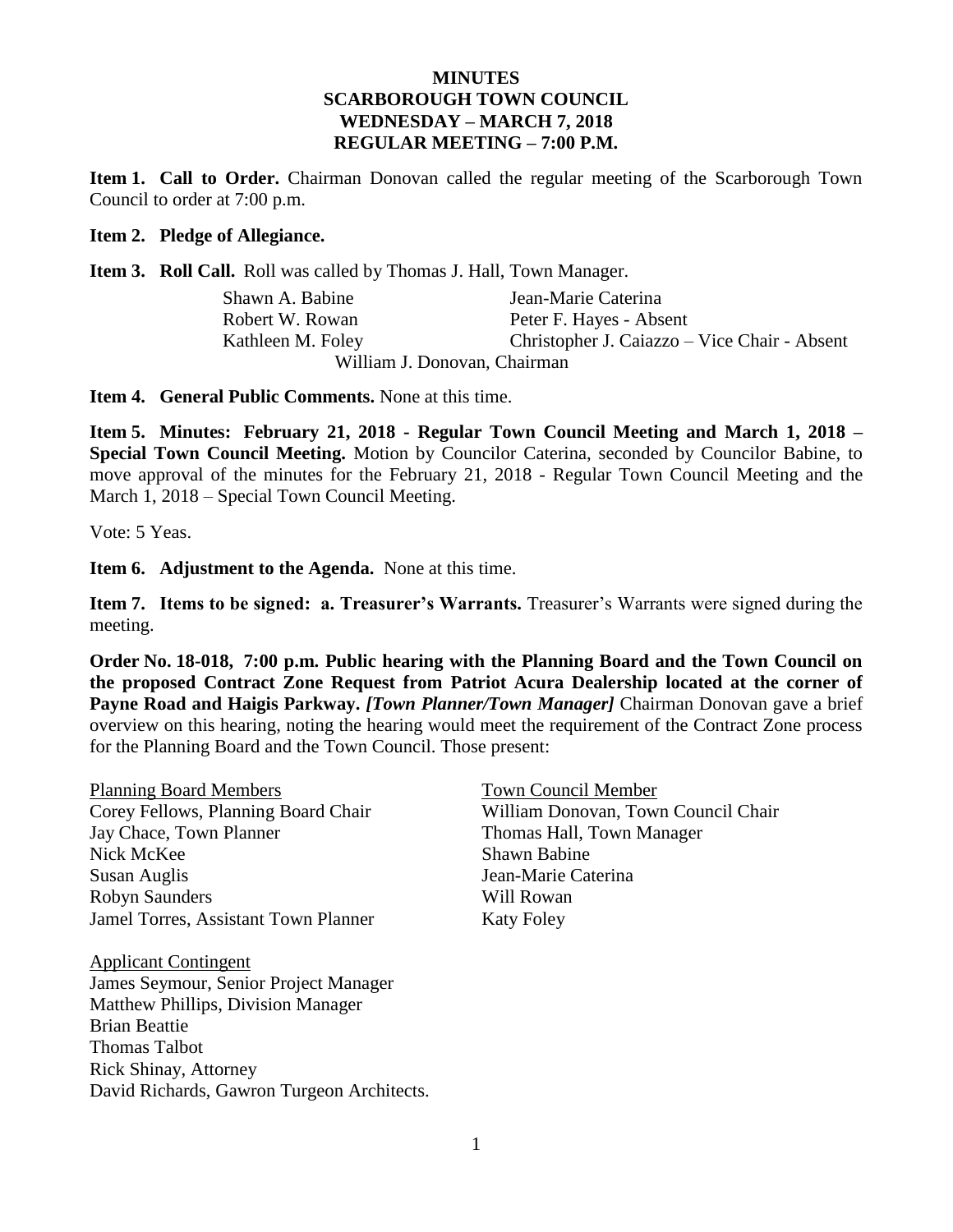[For full content of discussion, please review the Town Council meeting tape, located on scarboroughmaine.org]

Chairman Donovan then turned the meeting over to Mr. Fellows, Chairman of the Planning Board.

Mr. Fellows gave a brief overview as to the process that would be followed: 1. Presentation by the applicant, 2. Comments from town staff, 3. Comments from members of the public (this shall constitute the public hearing by the municipal reviewing authority required by 30-A M.R.S.A. §4352(8).); 3. Response or rebuttal from applicant; 4. Discussion among members of the planning board and the town council, which may include questions posed to the applicant, staff and the public; 5. Comments from members of the planning board concerning the land use implications of the proposed contract zoning amendment and 6. Preliminary town council discussion of contract zoning amendment. Mr. Fellows turned the meeting over to the applicant.

# **PRESENTATION BY THE APPLICANT**

Mr. James Seymour and members to the team presented the Planning Board and the Town Council with the proposal for a contract zone on approximately 16.52 acres of land at the corner of Haigis Parkway and Payne Road. The Project, referred to as "Patriot Acura Automobile Dealership," would involve the construction of an Acura Automobile Dealership and Service Facility with an outdoor display of car inventory.

The Project would consist of a building containing the showroom, sales, and service for the first Acura Dealership located in Southern Maine with a footprint of approximately 20,000 square feet, which could be further reduced to reduce costs. The showroom exterior is highlighted by large expanses of glass set between a series of columns. The surface of the columns and the showroom exterior walls are synthetic stucco with bands of accent colors.

The Project would include proposed amenities throughout the site to include paved parking/inventory areas at the rear of the site for customers, employees and vehicles for sale/display. Access to the facility would be from both the Payne Road and the Haigis Parkway. They intend to include preservation of land for wetland protection, stream buffering, and landscaping enhancements along the roadside that would aide in the visual aesthetics, especially at the Wet Gateway to Scarborough.

We as the applicants anticipates the Project to be the corner piece for the Gateway into Scarborough as one would exit the Maine Turnpike off Exit 42. For a more detailed look at what is being proposed the Contract Zone Application can be reviewed at Town Hall.

# **COMMENTS FROM TOWN STAFF**

Jay Chace, Town Planner, gave a brief overview, noting that the Town attorney would review the contract zone agreement after this process has been completed. He referred to a couple of memos on that had been provided earlier to the applicant, the Planning Board and the Council regarding this proposal. This is one of the gateways to the community and building placement is important. He made further comments on site design and orientation, architectural standard and traffic.

# **COMMENTS FROM MEMBERS OF THE PUBLIC (This shall constitute the public hearing by the municipal reviewing authority required by 30-A M.R.S.A. § 4352(8).)**

Mr. Fellows, Chair of the Planning Board, opened the public hearing:

 Mr. Larry Hartwell of Puritan Drive spoke on this proposal and felt that this was a good fit for the town and had low impact on the town. He felt that this was a top-of-line car dealership and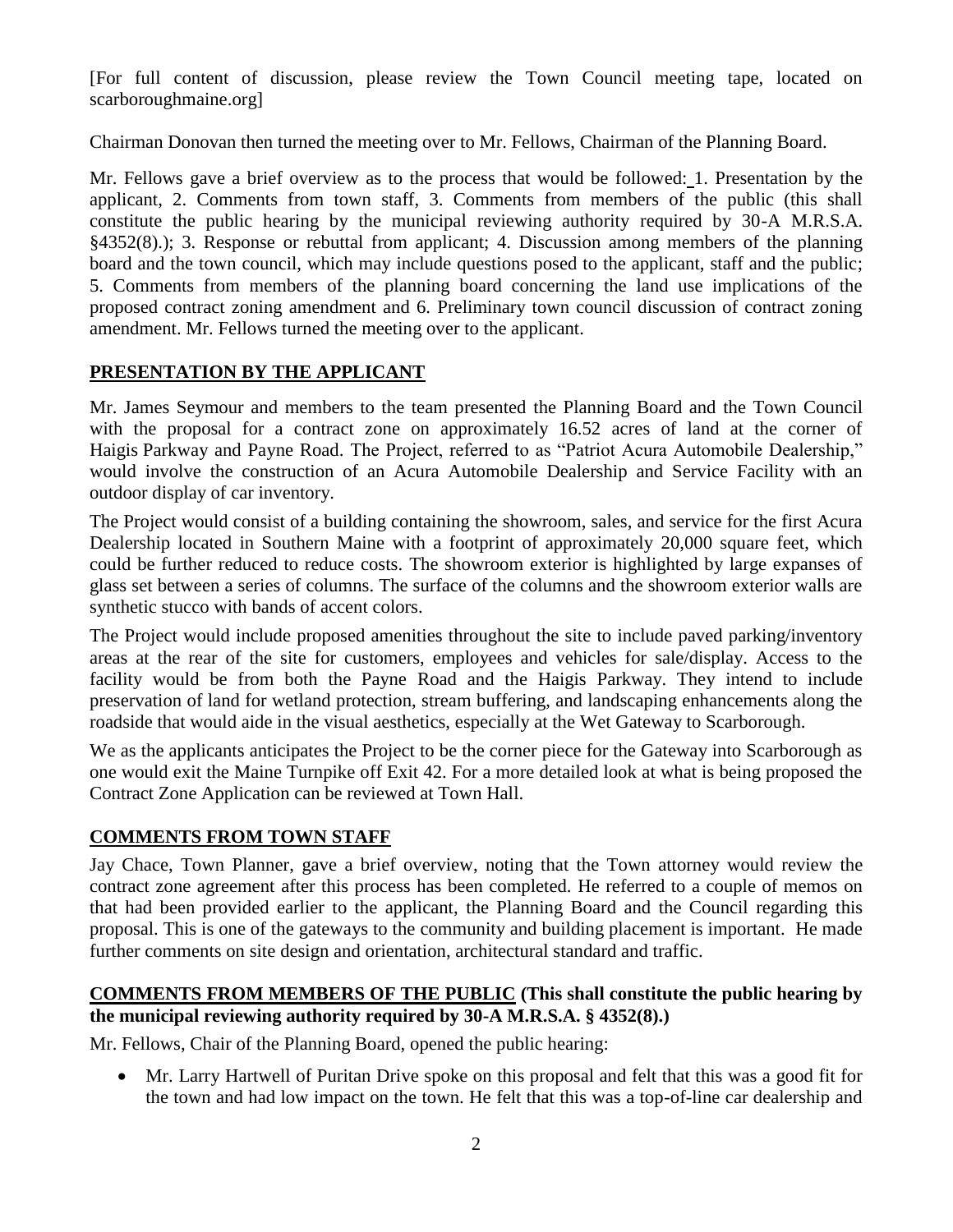felt that is was a positive thing for the community. The only down side is the amount of paving at this site. He does support this and hoped the town would also.

• Mark Loring of South Portland, owns the abutting property and spoke in support of the proposal and felt that this would be a good fit. As a direct abuttor he fully supports this proposal.

There being no further comments the hearing was closed at 7:37 p.m.

# **RESPONSE OR REBUTTAL FROM APPLICANT** No rebuttal from Applicant.

# **DISCUSSION AMONG MEMBERS OF THE PLANNING BOARD AND THE TOWN COUNCIL, WHICH MAY INCLUDE QUESTIONS POSED TO THE APPLICANT, STAFF AND THE PUBLIC**

Mr. Fellows, Planning Board Chair then opened it up for Planning Board comments.

S. Auglis stated that she did not like Contract Zoning; however, she felt that it was the best place for this for this business. She had major concerns relating to the landscaping and would complement the building. She commented on the traffic impact and possible buffering toward the back due to the development to the Crossroads Development. She felt the timing is really great as this project can work together on developing this are. She liked the phrase "Standup People."

N. McGee also did not like Contract Zoning either. Is this the vision for Haigis Parkway and is it what we want people to see the first this coming into Scarborough; would this be the only car dealership in this area and why not rezone?

R. Saunders started that this is her first go round with Contract Zoning and public benefit and what eco benefit would we have? She felt that this could be mutual beneficial and would be looking for some real creativity. We still have time to review and make this work for both the town and applicant.

C. Fellows echoed what his fellow members stated. He noted that in the benefit impact section it listed housing and he felt that this was not a burden to the town and that housing was not a benefit.

At this point in the meeting Mr. Fellows asked if there were any Town Council comments.

Councilor Foley felt that the Town had an extremely talented Planning Bpard and agreed with what had been stated by members of the Planning Board.

Councilor Rowan shared his concerns about the impervious surface and also agreed with what had been stated earlier. He commented on whether there was fiber on Payne Road and it was noted that it was just telephone.

Councilor Babine no problem with Contract Zoning, as long as it was beneficial to the town. He also added that the vision for the Haigis Parkway had changed over the years.

Councilor Caterina also stated that she was not a fan of Contract Zoning, but does see the benefit. She too felt that the town has a great Planning Board that will ensure that everything is taken care of.

Chairman Donovan stated that this group has an excellent reputation – very respected and the presentation this evening was excellent and thanked the teamed. He went on to mention the various projects that this group had assisted with. He was interested in the visual appearance as that would be very important.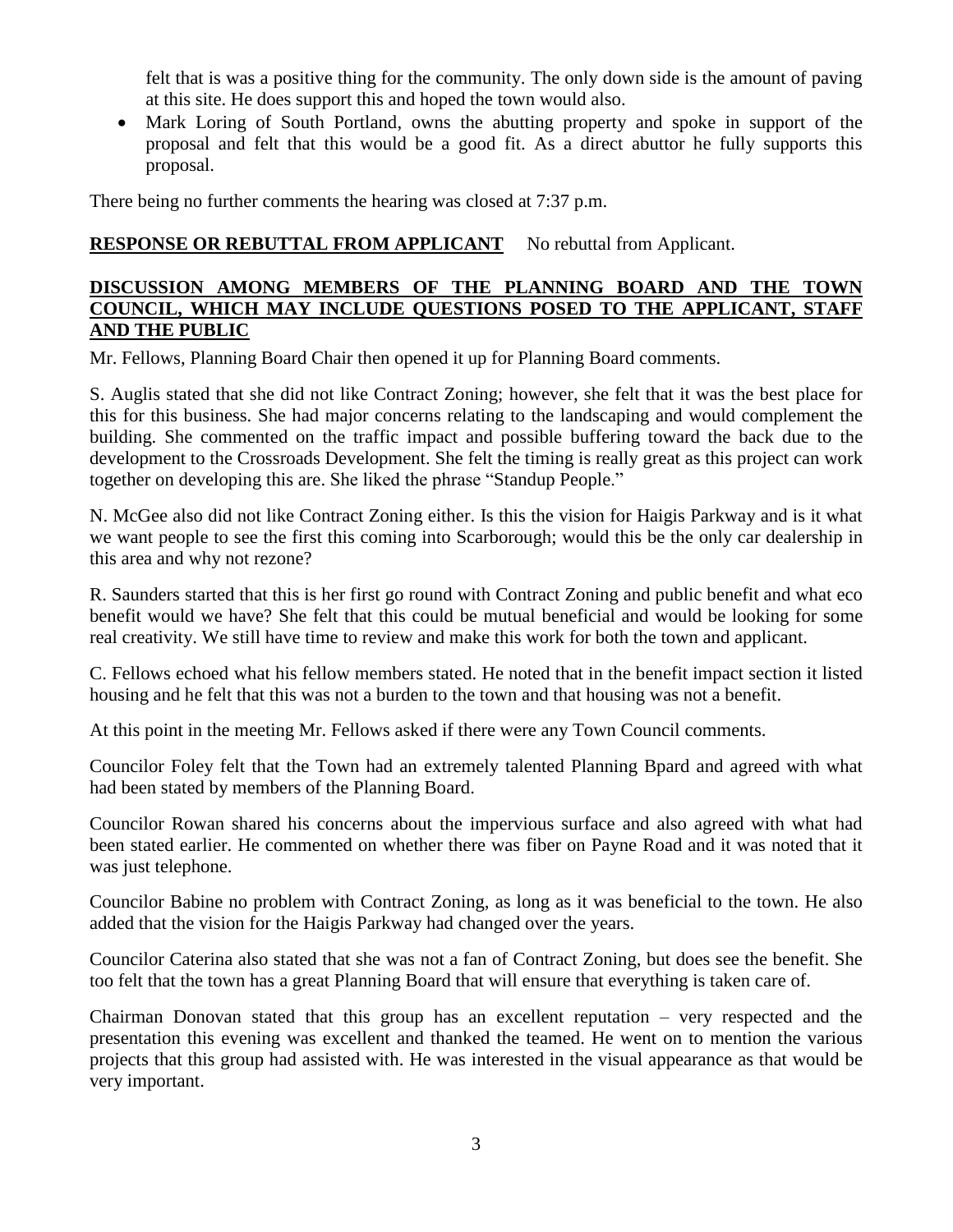# **COMMENTS FROM MEMBERS OF THE PLANNING BOARD CONCERNING THE LAND USE IMPLICATIONS OF THE PROPOSED CONTRACT ZONING AMENDMENT**

R. Saunders voiced her concerns with changing land use to strictly impervious surface [parking area]. Would like to see wetland mitigations and noted that there would be discussions on wetland inventory and maybe a peer review. She would be going back to review what had been said here this evening.

There were further discussions on the wetlands and other benefits this project could bring to the area. There were comments regarding the sewer assessment is this area and how public sewer could be made as a public benefit.

# **PRELIMINARY TOWN COUNCIL DISCUSSION OF CONTRACT ZONING AMENDMENT**

Chairman Donovan asked the town manager to give an overview on what the Town Council next step would be. He further state that some of the comments made this evening could be worked in to the document. Encouraged those present to let us know of other items that you might want to add.

After a brief discussion the following motion was made:

Motion by Councilor Caterina, seconded by Councilor Babine, to move approval pursuant to Chapter 405 Section I. Sub-section 4. Procedures  $-$  a- iii: advise the applicant; (2) to continue to process the request for contract zoning, with or without modifications suggested by the Council.

Vote: 5 Yeas.

**Order No. 17-109, 7:00 p.m. Public hearing on the request for the Scarborough Town Council to Order the Discontinuance of all portions of Avenue 2 located southerly of King Street with no damages awarded to the abutting landowners; and to file said Order with the Town Clerk. [The second reading is scheduled for Wednesday, March 21, 2018.]** *[Town Manager]* Chairman Donovan asked Attorney McCall to give a brief summary on this Order.

• Ben McCall, Town Attorney gave an update on this Order for those individuals who may still have questions on this item. This process has been ongoing since 2014. He went on to review the process and discussions that brought this item before the Town Council. He also reviewed the documents that had been presented to the Town Council and the public.

Chairman Donovan opened the public hearing. The following individual spoke on this Order:

• Larry Hartwell of Puritan Drive did not agree with the town giving the away this property. He felt the town could have handled this process differently and that Mr. Gendron could have asked for a variance. He commented on the land that is being given away is considered waste land.

There being no further comments either for or against, the hearing was closed at 8:37 p.m. The second reading on this Order will be held on Wednesday, March 21, 2018.

# **OLD BUSINESS:**

**Order No. 18-001. Second reading on the proposed amendments to the Higgins Beach Character-Based Zoning Districts.** *[Long Range Planning Committee]* Chairman Donovan gave a brief overview on this order.

Motion by Councilor Babine, seconded by Councilor Caterina, to move approval of the second reading on the proposed amendments to the Higgins Beach Character-Based Zoning Districts, and schedule a public hearing upon receipt of the recommendations of the Planning Board, as follows: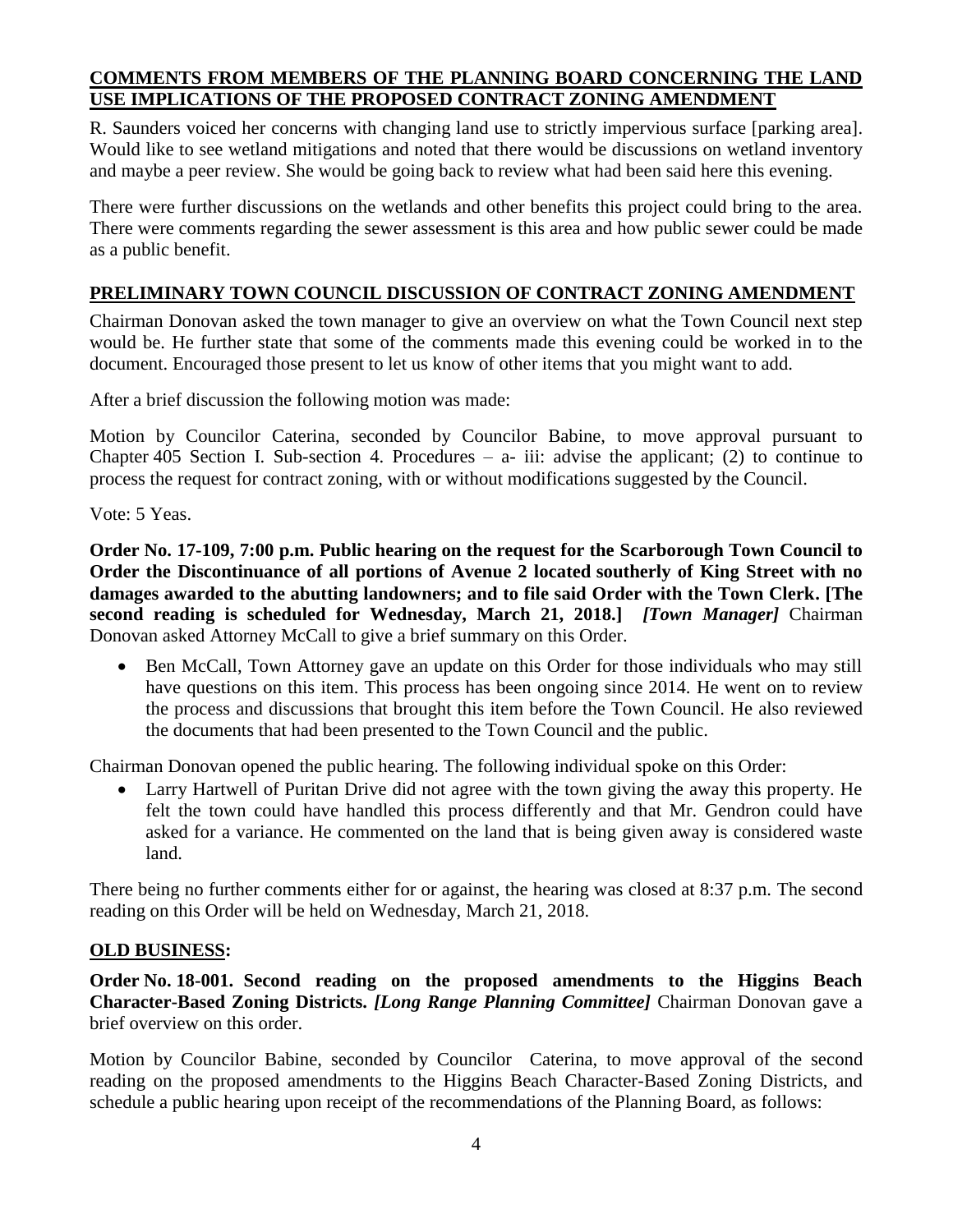#### **AMENDMENTS TO CHAPTER 405 THE ZONING ORDINANCE**

BE IT HEREBY ORDAINED by the Town Council of the Town of Scarborough, Maine, in Town Council assembled, that Chapter 405 - the Zoning Ordinance of the Town of Scarborough, Maine is amended as follows

Amend SECTION XVI.B. HIGGINS BEACH CHARACTER-BASED ZONING DISTRICTS AND BUILDING STANDARDS, by deleting the text as shown below:

Article 5.C.2

---------------------

h. Restoration of Damaged Structures is permitted as follows:

- i. When a nonconforming structure is damaged or destroyed to the extent of 50% or more of its replacement value, the structure may be repaired or rebuilt only if it conforms to the provisions of this Ordinance.
- ii. When a nonconforming structure is damaged or destroyed to the extent of less than 50% of its replacement value, it may be repaired and rebuilt to its previous condition, so long as the cause of damage was not by any means within the control of the owner, the nonconformity is not expanded, and no new nonconformity is created.
- iii. A Zoning Permit for repairs or reconstruction must be granted within one year of the date of damage or destruction, unless an additional one year extension is granted by the Zoning Administrator.
- iv. When a structure containing a nonconforming use is damaged or destroyed, and the cause of damage was not by any means within the control of the owner, the nonconforming use may be reestablished provided that the above standards are met and the degree of the previous nonconforming use is not increased.

Vote: 5 Yeas.

**Order No. 18-002. Second reading on the proposed amendments to the Town of Scarborough Zoning Map.** *[Long Range Planning Committee]* Chairman Donovan gave a brief overview on this Order.

Motion by Councilor Caterina, seconded by Councilor Babine, to move approval of the second on the proposed amendments to the Town of Scarborough Zoning Map and schedule a public hearing upon receipt of the recommendations of the Planning Board, as follows: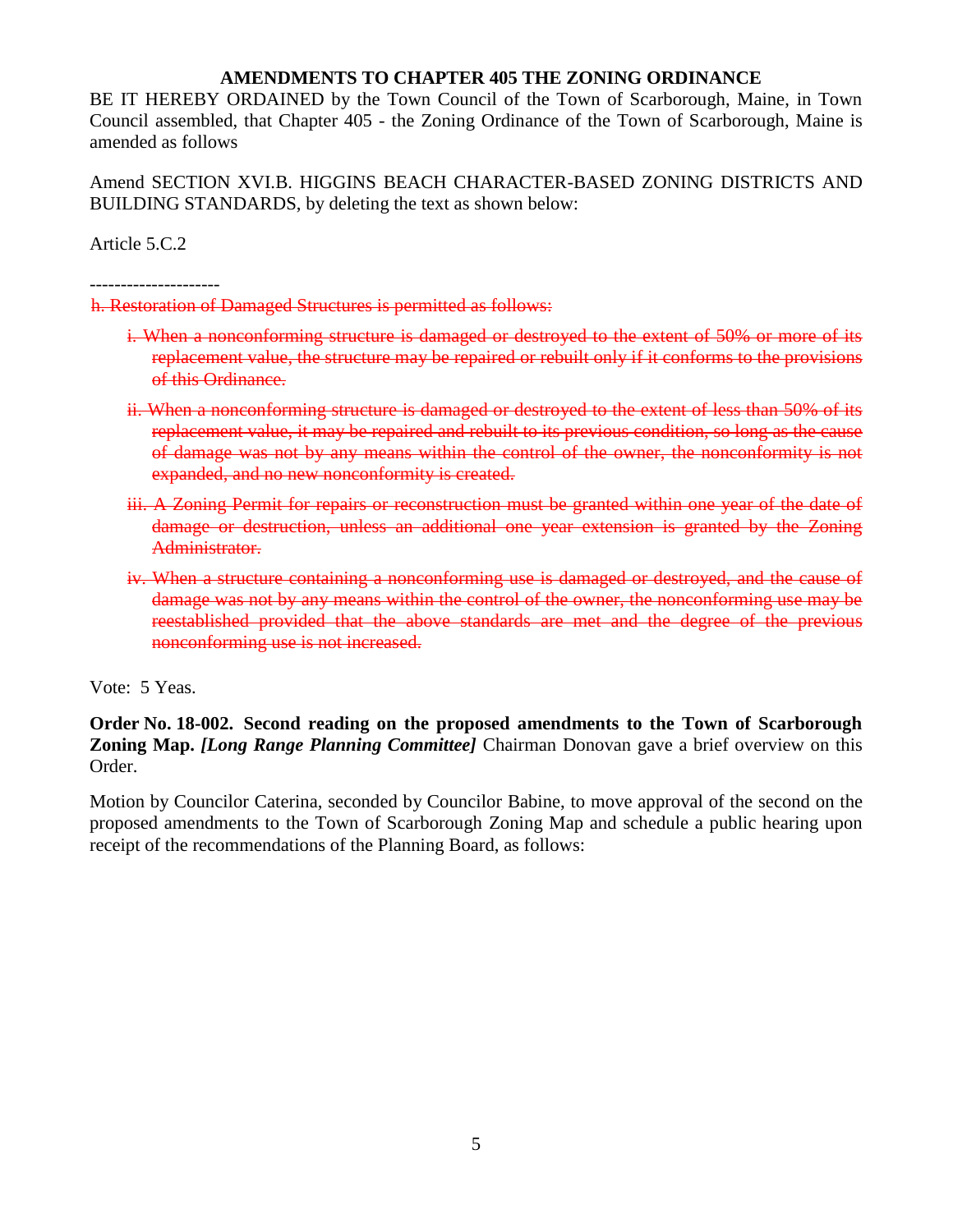

Vote: 5 Yeas.

**Order No. 18-003. Second reading on the proposed amendments to Chapter 405 – Town of Scarborough Zoning Ordinance, Section VIIC. Residential Density and Affordable Housing Provisions, sub-section B. Affordable Housing In Lieu Fee - (f).** *[Housing Alliance Committee]* Chairman Donovan gave a brief overview on this Order.

Motion by Councilor Babine, seconded by Councilor Caterina, to move approval of the second reading on the proposed amendments to Chapter 405 – Town of Scarborough Zoning Ordinance, Section VIIC. Residential Density and Affordable Housing Provisions, sub-section B. Affordable Housing In Lieu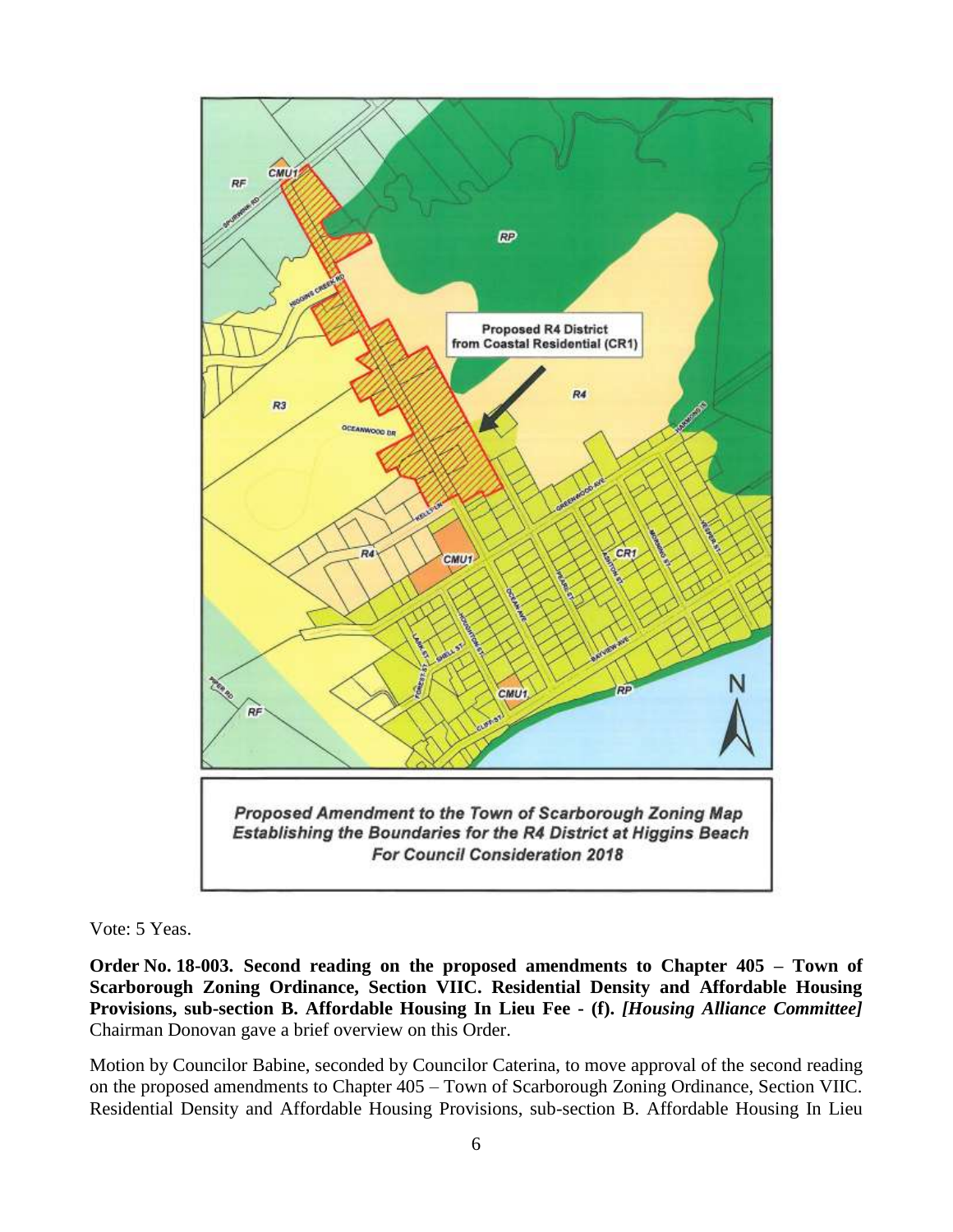Fee - (f) and schedule a public hearing upon receipt of the recommendations of the Planning Board, as follows:

BE IT HEREBY ORDAINED by the Town Council of the Town of Scarborough, Maine, in Town Council assembled, that Chapter 405 - the Zoning Ordinance of the Town of Scarborough, Maine is amended as follows:

SECTION VIIC. RESIDENTIAL DENSITY AND AFFORDABLE HOUSING PROVISIONS [06/06/2007][amended 11/06/2013]

### B. AFFORDABLE HOUSING IN LIEU FEE [adopted 11/06/2013]

This mechanism enables developments in designated zoning districts to contain additional residential density if a fee is paid per additional dwelling unit to support the creation of affordable housing within the community. These provisions may only be applied to residential developments that require subdivision and/or site plan review by the Planning Board within zoning districts that explicitly allow for the affordable housing in-lieu fee.

The use of this mechanism requires Planning Board review and approval in accordance with the following provisions:

- 1. An application for use of the affordable housing in-lieu fee shall be submitted by the applicant as an element of their overall submission for subdivision and/or site plan review and approval. This submission shall include the number of additional dwelling units proposed utilizing the affordable housing in-lieu fee, the proposed dwelling unit types, and the overall residential density.
- 2. The payment of an in-lieu fell shall be required for each additional dwelling unit permitted through this provision, unless the zoning district in which the project is located allows for density to be determined on a bedroom and square footage basis in accordance with Section VII.C.(A) Residential Density. In these cases, the payment of a fraction of the fee shall be required for each unit in the same proportion as the density requirement for the type and size of the unit proposed (For example, a unit that is counted as half (0.5) a dwelling unit for density purposed required half (0.5) the fee amount as a full dwelling unit). The affordable housing in-lieu fee amount is listed in the Town of Scarborough Schedule of License, Permit and Application Fees (Chapter 311).
- 3. The total amount of the affordable housing in-lieu fees for the development may either be apportioned to each development phase for multi-phase projects or each dwelling unit or residential building lot within the development. In these cases the fees shall be paid prior to the commencement of construction of each phase of development or prior to the issuance of a building permit for each unit or lot. This scheduled of payment shall be established as part of the Planning Board approval for the development
- 4. These fees shall be paid to the Town of Scarborough.
- 5. Affordable housing in-lieu fees collected by the Town shall be deposited into a specific account, segregated from the Town's general revenue, and created for supporting the creation of affordable housing with Scarborough. These funds shall be used in accordance with the following:
	- a. The funds contributed to the specific account, entitled the Affordable Housing Initiative Fund, shall be used to further the establishment of affordable housing within the Town.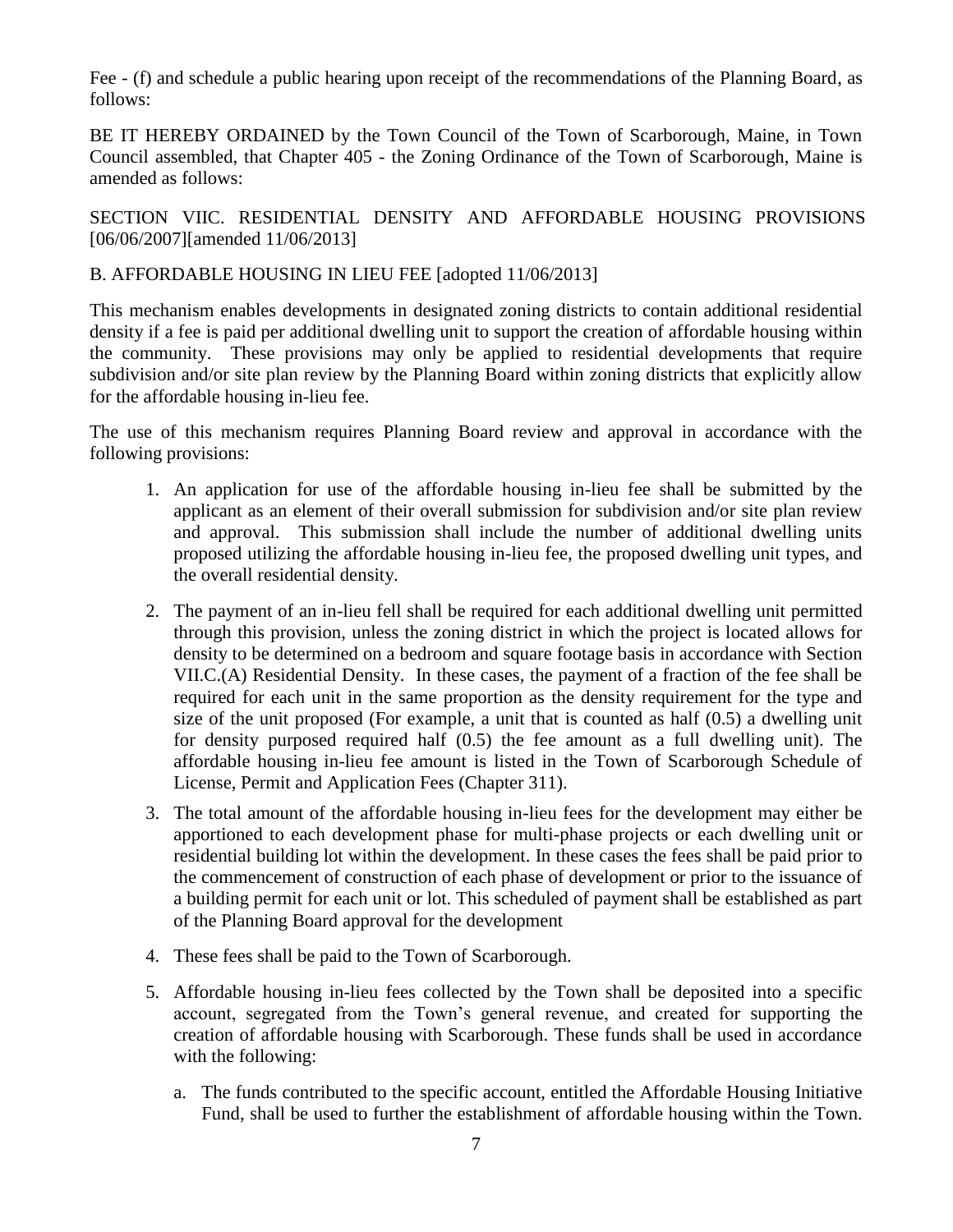More specifically, these funds may be used for the land acquisition, infrastructure, and/or building construction costs of an affordable housing project.

- b. A portion of these funds may also be used for administrative, legal, engineering or other costs related to the planning, design, permitting, and property acquisition for an affordable housing project.
- c. A portion of these funds may also be used to establish a revolving loan program to provide direct financial assistance to qualified homebuyers with down payments and other financing needs for purchasing affordable housing units.
- d. The Affordable Housing Trust Fund may be used in combination with other Town funds, and other private, non-profit, and government funding for establishing affordable housing within the community.
- e. The in-lieu fees contributed by a development shall not be used by the same or other developments to fund the construction of affordable housing required to meet a residential density bonus for the creation of affordable housing.
- f. The in-lieu fees collected by the Town shall not be utilized to fund affordable housing portions of a development which are otherwise required in order to meet minimum zoning standards for the inclusion of affordable housing.

Vote: 5 Yeas.

#### **NEW BUSINESS:**

**Order No. 18-019. Act to authorize the Town Manager to execute a Temporary Construction Easement to Thomas and Terry Hegerle of 39 Ocean Avenue, to allow access during the construction of a new home on their property, via Town owned land identified as Map U002 , Lot 4, on Scarborough Tax Assessor's Map, subject to the conditions that such access is limited to that portion of the Town owned land on the ocean side of the existing stockade fence and that the area be restored to the pre-construction condition.** *[Town Manager]* Thomas J. Hall, Town Manager, gave a brief overview on this Order.

Motion by Councilor Babine, seconded by Councilor Caterina, to move approval to authorize the Town Manager to execute a Temporary Construction Easement to Thomas and Terry Hegerle of 39 Ocean Avenue, to allow access during the construction of a new home on their property, via Town owned land identified as Map U002 , Lot 4, on Scarborough Tax Assessor's Map, subject to the conditions that such access is limited to that portion of the Town owned land on the ocean side of the existing stockade fence and that the area be restored to the pre-construction condition.

#### Vote: 5 Yeas.

**Order No. 18-020. Act on the request from the Scarborough Housing Alliance to award a grant from the Affordable Housing Initiative Fund in the amount of \$100,000 toward the Avesta Housing Project to offset unexpected environmental remediation costs and authorize the Town Manager to sign any and all documents related to this order.** *[Scarborough Housing Alliance]* Councilor Rowan, Liaison to the Housing Alliance, gave a brief overview on this Order.

Motion by Councilor Caterina, seconded by Councilor Babine, to move approval on the request from the Scarborough Housing Alliance to award a grant from the Affordable Housing Initiative Fund in the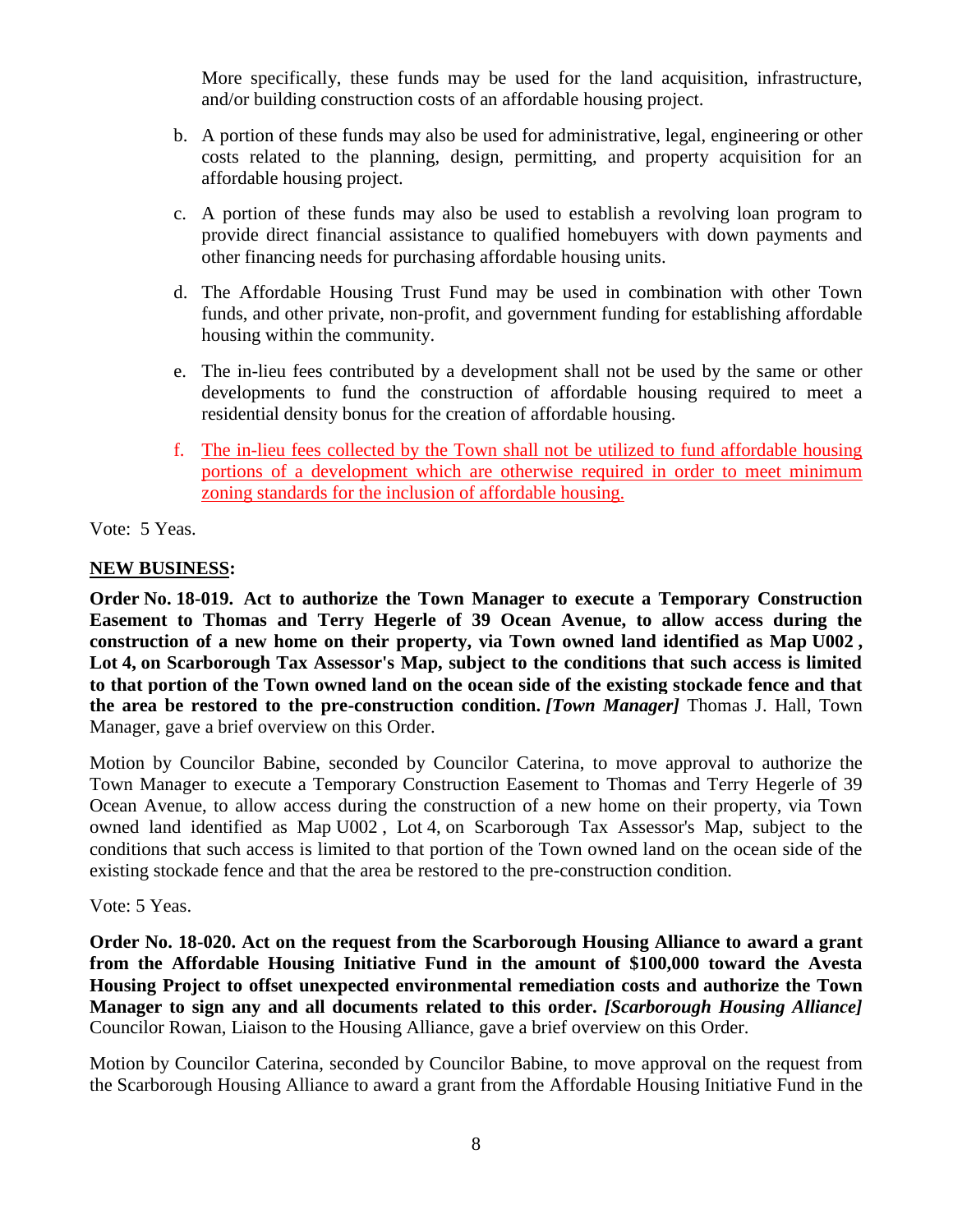amount of \$100,000 toward the Avesta Housing Project to offset unexpected environmental remediation costs and authorize the Town Manager to sign any and all documents related to this order.

Vote: 5 Yeas.

**Item 8. Non Action Items.** None at this time.

### **Item 9. Standing and Special Committee Reports and Liaison Reports.**

- Councilor Caterina gave an update on the Long Range Planning Committee; the Communications Committee and the Ordinance Committee.
- Councilor Foley gave an update on the Eastern trail Alliance.
- Councilor Rowan gave an update on the Housing Alliance and the Historic Implementation Preservation Committee.
- Councilor Babine noted that the Appointments/Negotiations Committee had met earlier and would like to post the following:

### **Energy Committee:**

Pursuant to Chapter 200 – Town Charter, Section 204-1 - Michael Wallace be removed from the committee due to lack of attendance and appoint Deborah McDonough as a full voting member, to fill a term to expire in 2019.

#### **Housing Alliance:**

Pursuant to Chapter 200 – Town Charter, Section 204-1Tim Peters be removed from the committee due to lack of attendance.

#### **Planning Board:**

Move Susan Auglis from full voting member to  $1<sup>st</sup>$  Alternate, with a term to expire 2019 and move Rachel Hendrickson from  $1<sup>st</sup>$  Alternate to a full voting member, with a term to expire in 2019

#### **Shellfish Conservation Commission:**

Appoint Tim Downs as a full voting member with a term to expire in 2019

# **Zoning Board of Appeals:**

Move Ed Blaise from a full voting member to  $1<sup>st</sup>$  Alternate, with a term to expire in 2018 and move Karen Shupe from 1<sup>st</sup> Alternate to a full voting member, with a term to expire in 2018 and appoint Melina Torrens as the  $2<sup>nd</sup>$  Alternate, with a term to expire in 2019 Chairman Donovan – Metro Coalition

**Item 10. Town Manager Report.** Thomas J. Hall, Town Manager, gave the following updates:

• Public Safety Building update: we have received two offers that are being reviewed with the potential of another offer tomorrow. He would keep the Council updated.

# **Item 11. Council Member Comments.**

- Councilor Caterina commented on events that are currently in Scarborough and asked everyone to please be kind to one another.
- Councilor Foley echoed Councilor Caterina's comments and further stated that in certain circumstance we as a public cannot know everything due to the situation.
- Councilor Rowan asked everyone to drive carefully and announced that Scarborough Schools have been canceled.
- Councilor Babine gave a shout out to David Jackson, a resident in town, on his retirement from the Portland Fire Department. He too made comments on the current situation with the Board of Education.